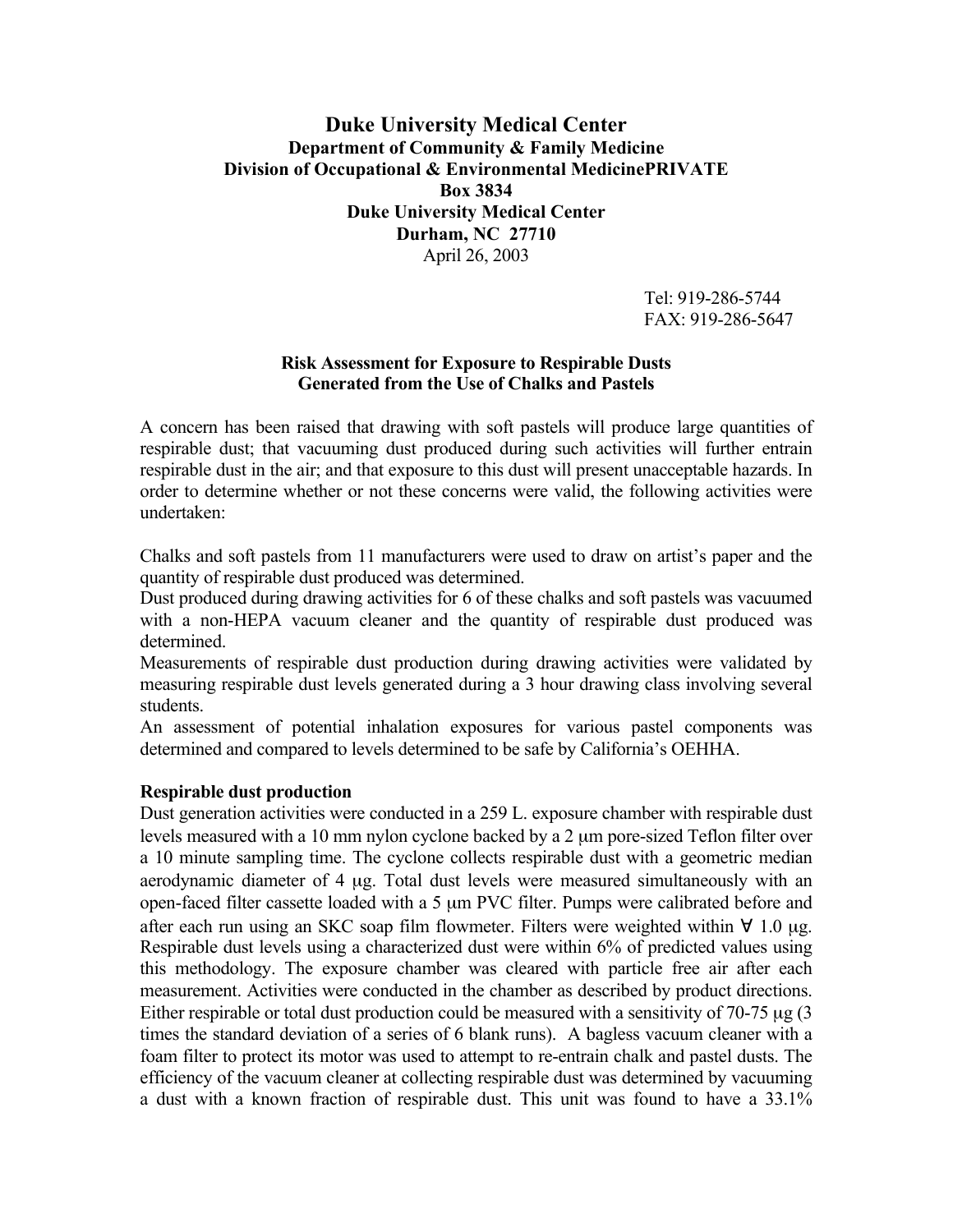efficiency. That is, it was transparent to 66.9% of the respirable dust that it vacuumed. Twelve 700 cm<sup>2</sup> sheets of artist drawing paper were completely filled during pastel and chalk dust production activities, each experiment lasting 30 minutes. All dust that could be knocked off of these sheets was collected, ranging from 0.80-3.20 gm for the pastels and 0.34-0.78 gm for the chalks. These dust samples were then vacuumed in their entirety and the vacuum left on for 1 minute prior to beginning dust measurements, a similar procedure that was used for determining filtration efficiency.

The total and respirable aerosol production was found to be as follows (mean  $\pm$  standard deviation):

| Activity           | Respirable Dust $(\mu g)$ | Total Dust $(\mu g)$ |
|--------------------|---------------------------|----------------------|
| Drawing activities | $364 \pm 272$             | $855 \pm 590$        |
| Vacuuming          | $218 \pm 212$             |                      |

Respirable fraction is the percent of each product that is generated as respirable dust during dust generation experiments. The results of these analyses were as follows:

| Activity           | Respirable fraction (% $\pm$ sd) |
|--------------------|----------------------------------|
| Drawing activities | $0.012 \pm 0.009$                |
| Vacuuming          | $0.0040 \pm 0.0033$              |

In order to determine average respirable dust exposure, I assume that each activity occurs indoors in a poorly ventilated room (1 air change/hour) of average size  $(30 \text{ m}^3)$ . Exposure with each use can be determined using the dilutional ventilation equation:

 $\Pi_t = \Pi_i e^{-Qt/V}$ 

Where:  $\Pi_t$  = concentration (mg/m<sup>3</sup>) at time t

 $\Pi_i$  = initial concentration  $Q =$  Ventilation rate (m<sup>3</sup>/min)  $\overline{V}$  = room volume (m<sup>3</sup>)

Assuming instantaneous dispersion of the respirable dust aerosol and solving this equation over 1 minute intervals, then the average concentration over 24 hours =  $0.042\Pi_i$ . After 8 hours, the concentration of dust is negligible,  $\langle 0.01\%$  of the initial concentration. Using this equation, the average exposure for activities would be:

| Activity                                | Average Exposure over 24 hours $((:g/m3)$ |
|-----------------------------------------|-------------------------------------------|
| Drawing                                 | 05                                        |
| Vacuuming                               | 0.3                                       |
| Total average respirable dust exposure: | 0.8                                       |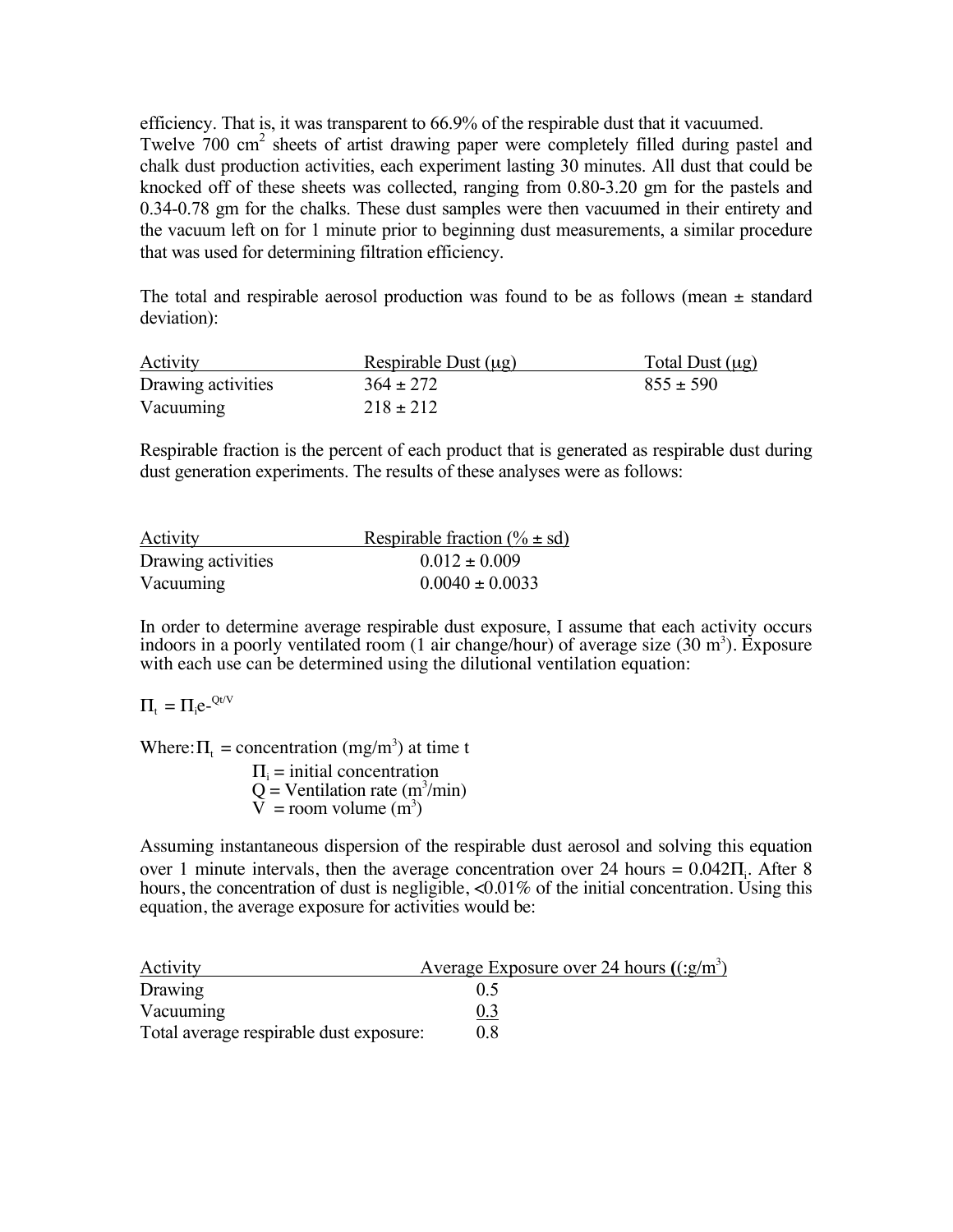## **Dispersal confirmation study**

A further experiment was done to test whether or not the assumption that particles are uniformly distributed at the time of production is conservative. A series of dusts were analyzed for particle size to develop a standard of high respirable particle size content for further investigations. Samples of each product were suspended and particles were fractionally separated using an Andreasen Sedimentation Pipette (Stopford, *Anal. Chim. Acta*, 286: 67-73, 1994). On repetitive testing of one sample, determinations of respirable fraction are repeatable with a standard deviation  $\forall$  1.0%. A kaolinite was chosen where 85% of the mass of the dust was in the respirable range.

To validate this determination, the kaolinite sample was then suspended in a 259 L. exposure chamber with respirable dust levels measured with a 10 mm nylon cyclone backed by a 5 µm pore-sized PVC filter over a 10 minute sampling time with calibrations as described above. Respirable dust levels using this characterized dust were within 6% of predicted values using this methodology.

Samples of this kaolinite dust were then suspended during trial activities in an unventilated  $11120 \text{ m}^3$  room. Sampling was done in the operator's breathing zone 18 in. from the activity using the same equipment and calibration techniques as for the exposure chamber experiments. Sampling occurred for 10 min during and after dust generation activities. Clouds of suspended dust were observed to pass through the breathing zone area in 12-18 seconds after being generated. Dust was generated during the following activities:

#1. 52 mg suspended within 1 min, all dust seen to pass in a cloud pass the breathing zone monitor.

#2. 71 mg suspended during 6.5 min of activity, most dust seen to go through breathing zone.

#3. 70 mg suspended during 6.5 min of activity, dust seen to go through breathing zone only part of time.

#4. 68 mg suspended during 6.5 min of activity, no generated dust clouds observed.

The following exposure levels for respirable dust were found during each of these activities. Based on the amount of respirable dust suspended, the dispersion volume equivalent to the measured dust level was calculated as shown in the following table:

| Activity |                  | Measured respirable dust level Theoretic volume if equally |
|----------|------------------|------------------------------------------------------------|
|          | $\text{Im}(m^3)$ | dispersed $(m^3)$                                          |
| #1       | 0.410            | 127                                                        |
| #2       | 0.279            | 255                                                        |
| #3       | 0.249            | 283                                                        |
| #4       | ND               |                                                            |

It would appear that respirable dust stays in the breathing zone only a brief period of time before beginning to diffuse throughout a room. The assumption that dust is dispersed immediately to a volume of 30  $m<sup>3</sup>$  would result in calculated exposures ranging from 1.7-2.4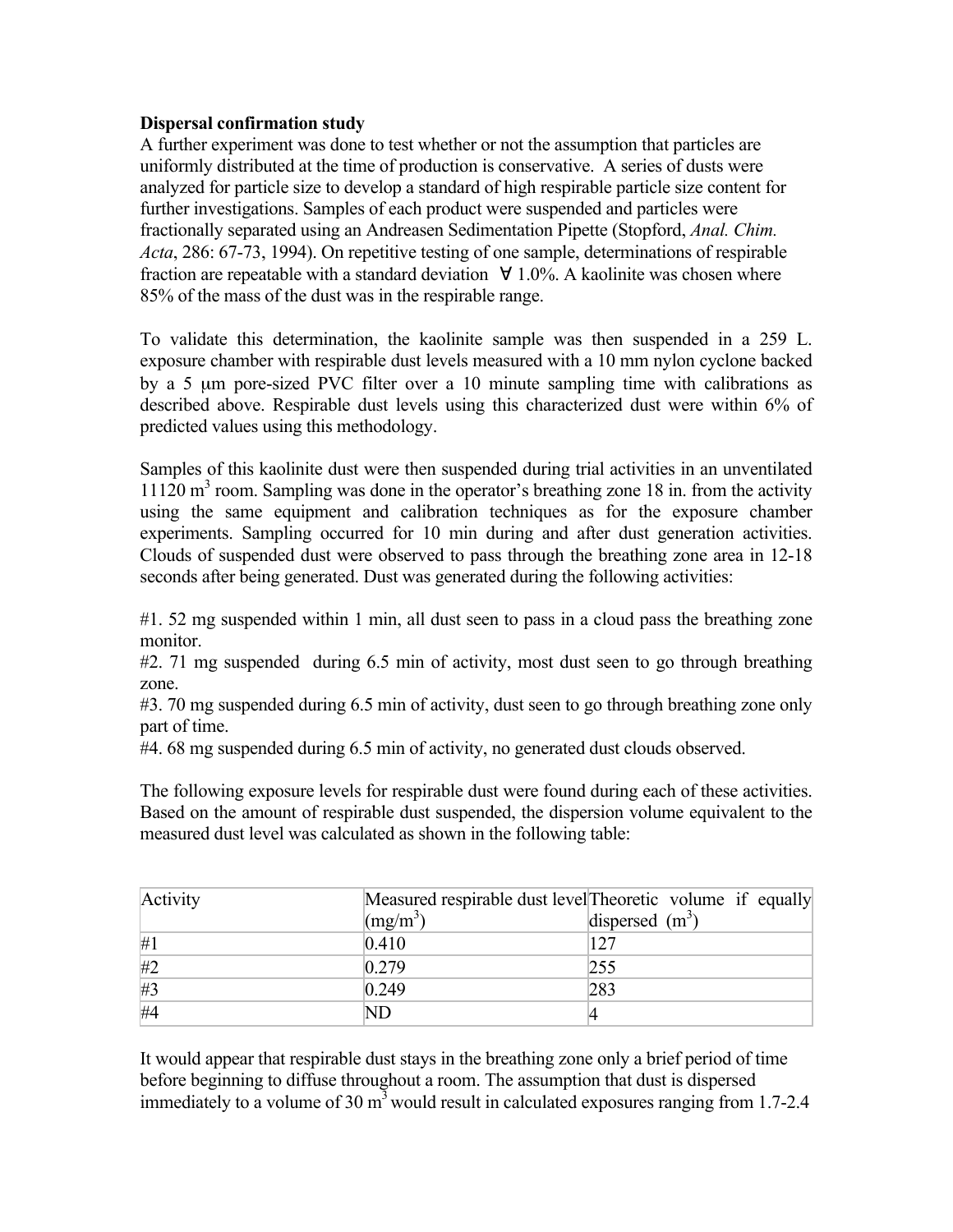$mg/m<sup>3</sup>$ . Thus the assumption that any generated dust is dispersed throughout a poorly ventilated 30  $m<sup>3</sup>$  room at the time it is generated is a conservative presumption.

## **Industrial hygiene exposure assessment**

To further assess potential exposures associated with the use of dust drawing materials, actual respirable dust exposures were measured in a drawing class at UNC Greensboro. Respirable dust measurements were taken in the breathing zone of 5 students during 155 minutes of drawing activities. Pumps were stopped during breaks. Air samples were drawn through a 10 mm nylon cyclone backed by a 5 µm pore-sized PVC filter. Samples were analyzed gravimetrically using a method based on NIOSH methods 0500 and 0600. No respirable dust could be detected with detection limits ranging from 180-201  $\mu$ g/m<sup>3</sup>.

### **Risk assessment**

The Office of Environmental Health Hazard Assessment (OEHHA) safe harbor levels presume that there will be a lifetime (70 years) of exposure. The number of years pastel artists draw, however, averages less than 70 years. In order to determine the average number of years artists use pastels, a survey was made of a population representative of the US population who also declare themselves as artists. In 1991 NFO Research conducted a national survey of artists. This survey was made by polling a 20,000 households representative of the US population. Nine percent of these households contained artists. A representative sample of 385 of these artists were asked detailed questions concerning their art work. 70% of those surveyed responded. The results are considered representative of the population of the United States with a precision of  $\pm$ 5.9% at a 95% confidence interval. In this survey, the respondents were asked specifically how many years they had used each type of art work. Pastel-using artists drew with pastels for an average of 18 years. When interested in lifetime exposures, the lifetime exposure to pastel dust would average  $18/70 \times 0.8 \mu g/m^3 = 0.2 \mu g/m^3$ .

USEPA (Exposure Factors Handbook, 1997), finds that the average inhalation rate for women is 11.3 m<sup>3</sup>/24 hours and for men 15.2 m<sup>3</sup>/24 hours. Using the latter figure, the average daily inhalation dose of respirable dust for pastel artists would be 3  $\mu$ g/day.

U. Heinrich (OSHA Cadmium Rule Making Hearings, Exhibit 142) noted that the carcinogenicity of cadmium depends on the amount of cadmium ion (the carcinogenic species) that is available to the lung. The bioavailability of cadmium in cadmium pigments is, however, considerably less than for soluble cadmium species: 1% of cadmium cleared from the lung after dosing with cadmium sulfide deposits in kidneys vs 35% of the cleared dose of cadmium chloride (H.J. Klimisch and C. Gembardt, OSHA Cadmium Rule Making Hearings, Exhibit 142). Cadmium sulfide has similar solubility in a lung interstitial fluid surrogate (Stopford and Turner, unpublished data): it is reasonable to use the cadmium sulfide bioavailability test results in addressing long-term lung risks from exposure to other cadmium pigments.

California's Office of Environmental Health Hazard Assessment (OEHHA) has developed safe harbor levels for a number of toxicants, some of which might be found in pastels. If exposure is less than these levels, then labeling under Proposition 65 is not required.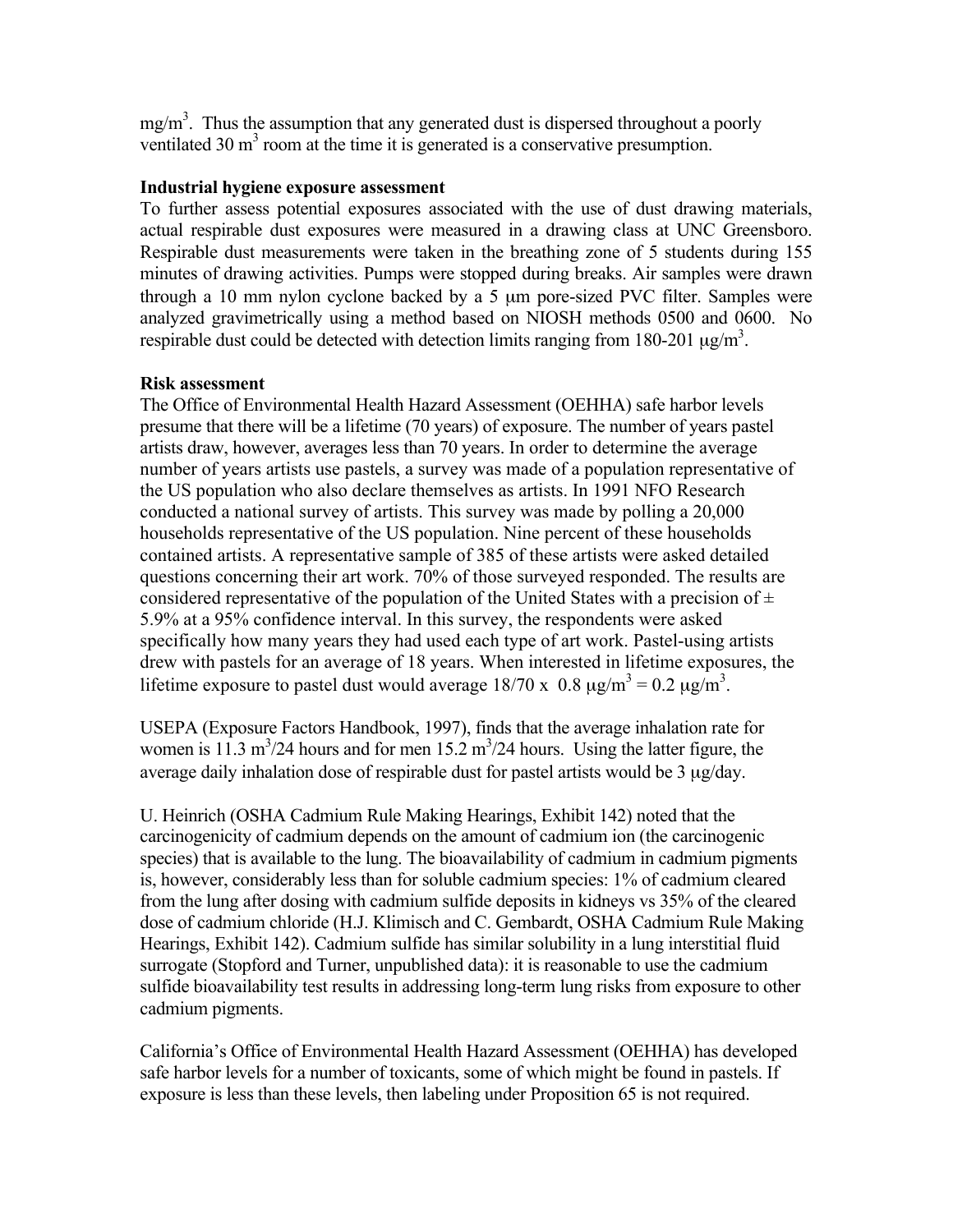Examples of such safe harbor levels are as follows:

| Potential pigment components |                             |
|------------------------------|-----------------------------|
| cadmium                      | $0.05 \mu g/day$            |
| D&C Red 9                    | $100 \mu g/day$             |
|                              |                             |
| Potential contaminants       |                             |
| hexavalent chromium          | $0.001 \mu g/day$           |
| Hexachlorobenzene            | $0.4 \mu g/day$             |
| 3,3'-dichlorobenene          | $0.6 \mu g/day$             |
| respirable quartz            | $0.54 \,\mathrm{\mu g/m}^3$ |

Although D&C Red 9 (Colour Index Pigment Red 53:1) is no longer used in artist's pastels, it can be used as representative of chronic toxicological concerns for pigments where cancer testing has not been done.

When determining the contribution of a specific pigment or component contaminant to the respirable dust generated from using pastels, the percentage of this dust that may be composed of the chemical of concern will depend on how frequently the colors containing the chemical are used. For more expensive pigments, such as cadmiums, unit sales of art materials containing these pigments is less than for art materials not containing these pigments. A conservative use correction is to assume that the color of interest will be used proportional to the number of colors in the line. This approach is that used by the Consumer Product Safety Commission for making color-specific use adjustments.

The amount and type of pigments in pastels is known and measurements of pigment or pastel component contaminants, when such contaminants may be present, is required. Levels found in 12 pastel lines were determined and were found to range as follows. Levels were corrected for the number of colors containing the chemical vs the number of colors in the product line. No correction was made for either pigment loading or respirable quartz levels, the latter being present in all colors, when it was identified.

| Component of interest | Range $(\% )$     |
|-----------------------|-------------------|
| pigment               | $4.8 - 44.4%$     |
| cadmium               | $0 - 2.7%$        |
| hexavalent chromium   | $0 - 0.10$ ppm    |
| Hexchlorobenzene      | $0-0.083$ ppm     |
| 3,3'-dichlorobenene   | $0 - 0.06$ ppm    |
| respirable quartz     | $0.0029 - 0.43\%$ |

Only 2 of the 1159 pastel colors evaluated contained cadmium pigments. All of the pastels contained binders that would be expected to suppress respirable dust formation.

Since D&C Red No. 9 was not identified in any of the surveyed pastel lines, pigment loading was used as a surrogate.